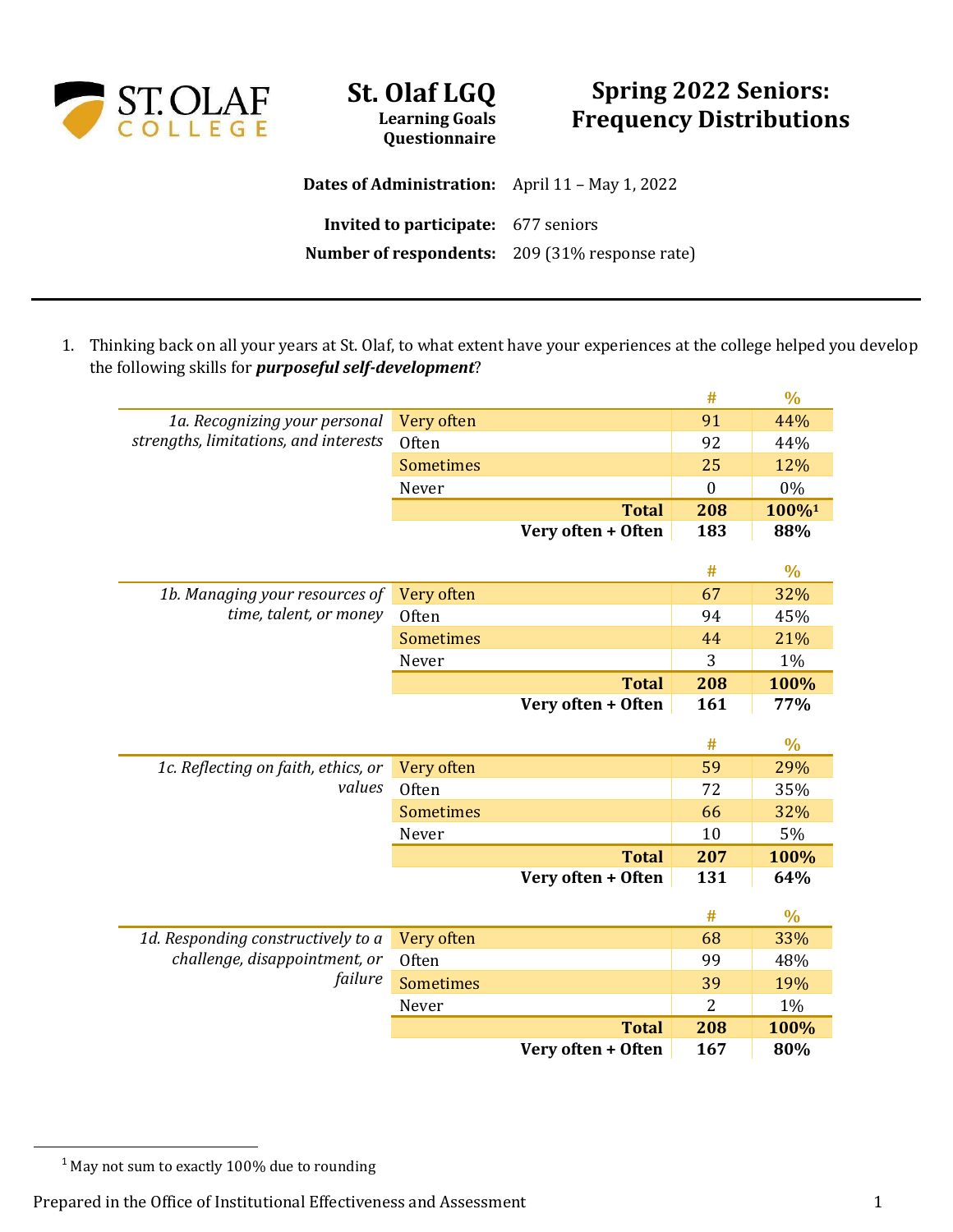2. To what extent have your St. Olaf experiences helped you develop *broad knowledge of human cultures and the natural world*, including:

|                                        |                  |                    | #   | $\frac{0}{0}$ |
|----------------------------------------|------------------|--------------------|-----|---------------|
| 2a. Creating, understanding, or        | Very often       |                    | 75  | 36%           |
| performing artistic works              | Often            |                    | 64  | 31%           |
|                                        | <b>Sometimes</b> |                    | 67  | 32%           |
|                                        | Never            |                    | 1   | 0%            |
|                                        |                  | <b>Total</b>       | 207 | 100%          |
|                                        |                  | Very often + Often | 139 | 67%           |
|                                        |                  |                    |     |               |
|                                        |                  |                    | #   | $\%$          |
| 2b. Using scientific methods to        | Very often       |                    | 74  | 36%           |
| investigate the natural world          | Often            |                    | 67  | 32%           |
|                                        | <b>Sometimes</b> |                    | 62  | 30%           |
|                                        | Never            |                    | 5   | 2%            |
|                                        |                  | <b>Total</b>       | 208 | 100%          |
|                                        |                  | Very often + Often | 141 | 68%           |
|                                        |                  |                    |     |               |
|                                        |                  |                    | #   | $\frac{0}{0}$ |
| 2c. Exploring literature, languages,   | Very often       |                    | 88  | 43%           |
| philosophy, religion, or history       | Often            |                    | 86  | 42%           |
|                                        | <b>Sometimes</b> |                    | 32  | 15%           |
|                                        | Never            |                    | 1   | 0%            |
|                                        |                  | <b>Total</b>       | 207 | 100%          |
|                                        |                  | Very often + Often | 174 | 84%           |
|                                        |                  |                    |     |               |
|                                        |                  |                    | #   | $\frac{0}{0}$ |
| 2d. Understanding human                | Very often       |                    | 104 | 50%           |
| behaviors, relationships, politics, or | Often            |                    | 78  | 38%           |
| social patterns                        | <b>Sometimes</b> |                    | 25  | 12%           |
|                                        | Never            |                    | 1   | 0%            |
|                                        |                  | <b>Total</b>       | 208 | 100%          |
|                                        |                  | Very often + Often | 182 | 88%           |
|                                        |                  |                    |     |               |
|                                        |                  |                    | #   | $\%$          |
| 2e. Drawing on knowledge from          | Very often       |                    | 114 | 55%           |
| different subjects or fields to        | Often            |                    | 81  | 39%           |
| understand a topic                     | Sometimes        |                    | 13  | 6%            |
|                                        | Never            |                    | 0   | 0%            |
|                                        |                  | <b>Total</b>       | 208 | 100%          |
|                                        |                  | Very often + Often | 195 | 94%           |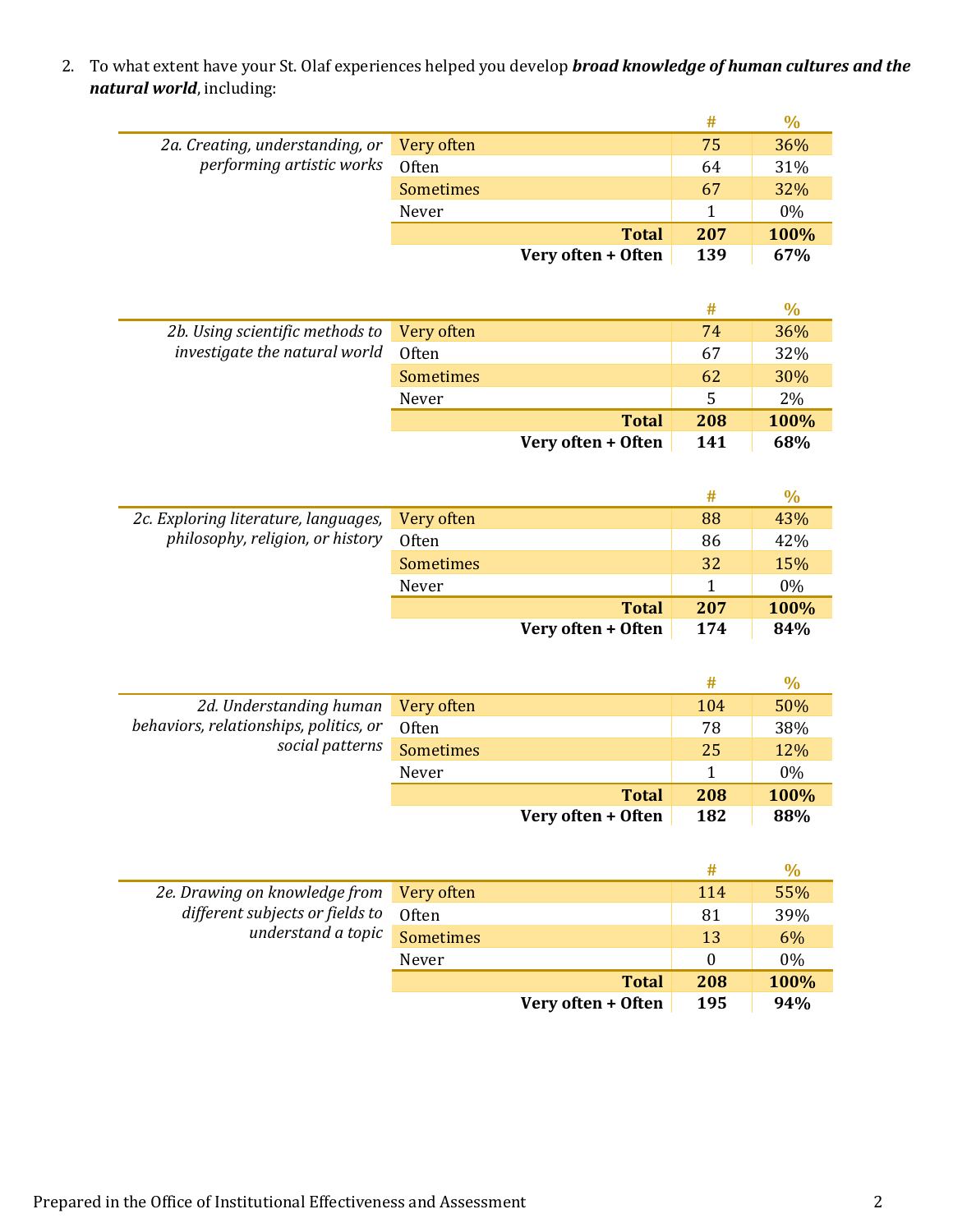3. To what extent have your St. Olaf experiences helped you develop *specialized knowledge of a particular subject, field, or topic*, through activities such as:

|                                    |                  |                    | #                | $\frac{0}{0}$    |
|------------------------------------|------------------|--------------------|------------------|------------------|
| 3a. Understanding the subject      | Very often       |                    | 116              | 56%              |
| matter of a field - terms and      | Often            |                    | 75               | 36%              |
| concepts, controversies, scholarly | <b>Sometimes</b> |                    | 16               | 8%               |
| findings, current issues           | Never            |                    | $\boldsymbol{0}$ | 0%               |
|                                    |                  | <b>Total</b>       | 207              | 100%             |
|                                    |                  | Very often + Often | 191              | 92%              |
|                                    |                  |                    |                  |                  |
|                                    |                  |                    | #                | $\frac{0}{0}$    |
| 3b. Using methods of inquiry in a  | Very often       |                    | 104              | 50%              |
| field to investigate a question or | Often            |                    | 76               | 37%              |
| solve a problem                    | <b>Sometimes</b> |                    | 27               | 13%              |
|                                    | Never            |                    | $\overline{0}$   | $\boldsymbol{0}$ |
|                                    |                  | <b>Total</b>       | 207              | 100%             |
|                                    |                  | Very often + Often | 180              | 87%              |
|                                    |                  |                    |                  |                  |
|                                    |                  |                    | #                | $\frac{0}{0}$    |
| 3c. Using tools or techniques in a | Very often       |                    | 108              | 52%              |
| field to demonstrate, create, or   | Often            |                    | 75               | 36%              |
| perform                            | <b>Sometimes</b> |                    | 23               | 11%              |
|                                    | Never            |                    | $\mathbf{1}$     | 0%               |
|                                    |                  | <b>Total</b>       | 207              | 100%             |
|                                    |                  | Very often + Often | 183              | 88%              |
|                                    |                  |                    |                  |                  |
|                                    |                  |                    | #                | $\frac{0}{0}$    |
| 3d. Recognizing connections        | Very often       |                    | 110              | 53%              |
| between different fields of study  | Often            |                    | 76               | 37%              |
|                                    | <b>Sometimes</b> |                    | 22               | 11%              |
|                                    | Never            |                    | $\boldsymbol{0}$ | 0%               |
|                                    |                  | <b>Total</b>       | 208              | 100%             |
|                                    |                  | Very often + Often | 186              | 89%              |

4. To what extent have your St. Olaf experiences helped you develop the following skills for *critical thinking and inquiry*?

|                       |                    | #   | $\%$ |
|-----------------------|--------------------|-----|------|
| 4a. Reading carefully | Very often         | 104 | 50%  |
|                       | <b>Often</b>       | 80  | 38%  |
|                       | <b>Sometimes</b>   | 24  | 11%  |
|                       | Never              |     | 0%   |
|                       | <b>Total</b>       | 209 | 100% |
|                       | Very often + Often | 184 | 88%  |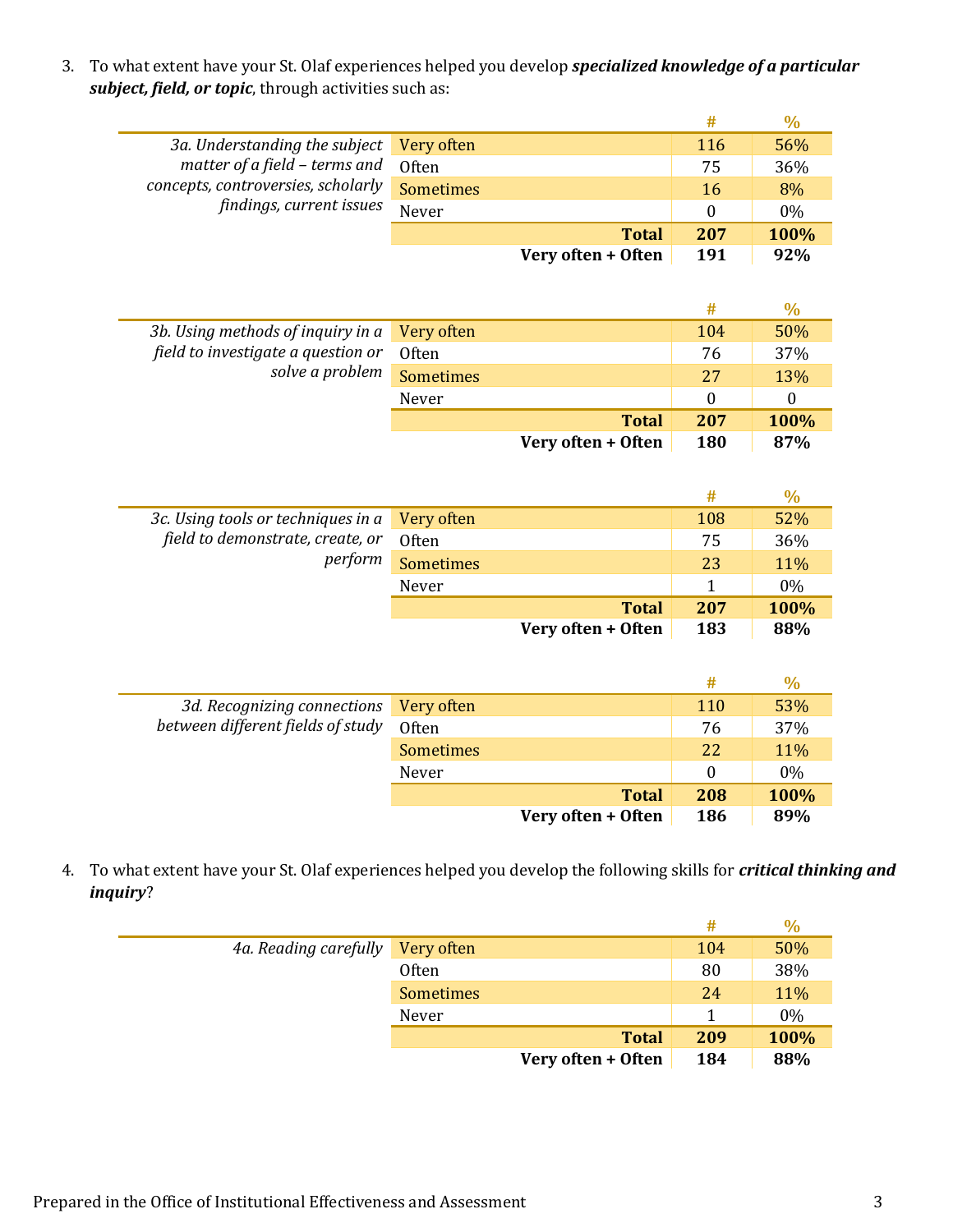|                         |                  |                    | #   | $\%$  |
|-------------------------|------------------|--------------------|-----|-------|
| 4b. Thinking critically | Very often       |                    | 138 | 66%   |
|                         | <b>Often</b>     |                    | 63  | 30%   |
|                         | <b>Sometimes</b> |                    | 8   | 4%    |
|                         | Never            |                    | 0   | $0\%$ |
|                         |                  | <b>Total</b>       | 209 | 100%  |
|                         |                  | Very often + Often | 201 | 96%   |

|                                        |                    | #   | $\%$  |
|----------------------------------------|--------------------|-----|-------|
| 4c. Understanding and using Very often |                    | 98  | 48%   |
| quantitative information               | Often              | 73  | 35%   |
|                                        | <b>Sometimes</b>   | 34  | 17%   |
|                                        | Never              |     | $0\%$ |
|                                        | <b>Total</b>       | 206 | 100%  |
|                                        | Very often + Often | 171 | 83%   |

|                                       |                    | #   | $\%$  |
|---------------------------------------|--------------------|-----|-------|
| 4d. Finding and evaluating Very often |                    | 113 | 54%   |
| academic research resources           | Often              | 74  | 36%   |
|                                       | <b>Sometimes</b>   | 20  | 10%   |
|                                       | Never              |     | $0\%$ |
|                                       | <b>Total</b>       | 208 | 100%  |
|                                       | Very often + Often | 187 | 90%   |

|                               |                    | #   | $\%$  |
|-------------------------------|--------------------|-----|-------|
| 4e. Stating and supporting an | Very often         | 125 | 60%   |
| argument with evidence        | Often              | 72  | 35%   |
|                               | <b>Sometimes</b>   | 11  | 5%    |
|                               | Never              | 0   | $0\%$ |
|                               | <b>Total</b>       | 208 | 100%  |
|                               | Very often + Often | 197 | 95%   |

5. To what extent have your St. Olaf experiences helped you develop the following skills for *effective communication and collaboration*?

|                                      |                    | #          | $\%$  |
|--------------------------------------|--------------------|------------|-------|
| 5a. Writing clearly and expressively | Very often         | <b>110</b> | 53%   |
|                                      | <b>Often</b>       | 85         | 41%   |
|                                      | <b>Sometimes</b>   | 14         | 7%    |
|                                      | Never              | $\theta$   | $0\%$ |
|                                      | <b>Total</b>       | 209        | 100%  |
|                                      | Very often + Often | 195        | 93%   |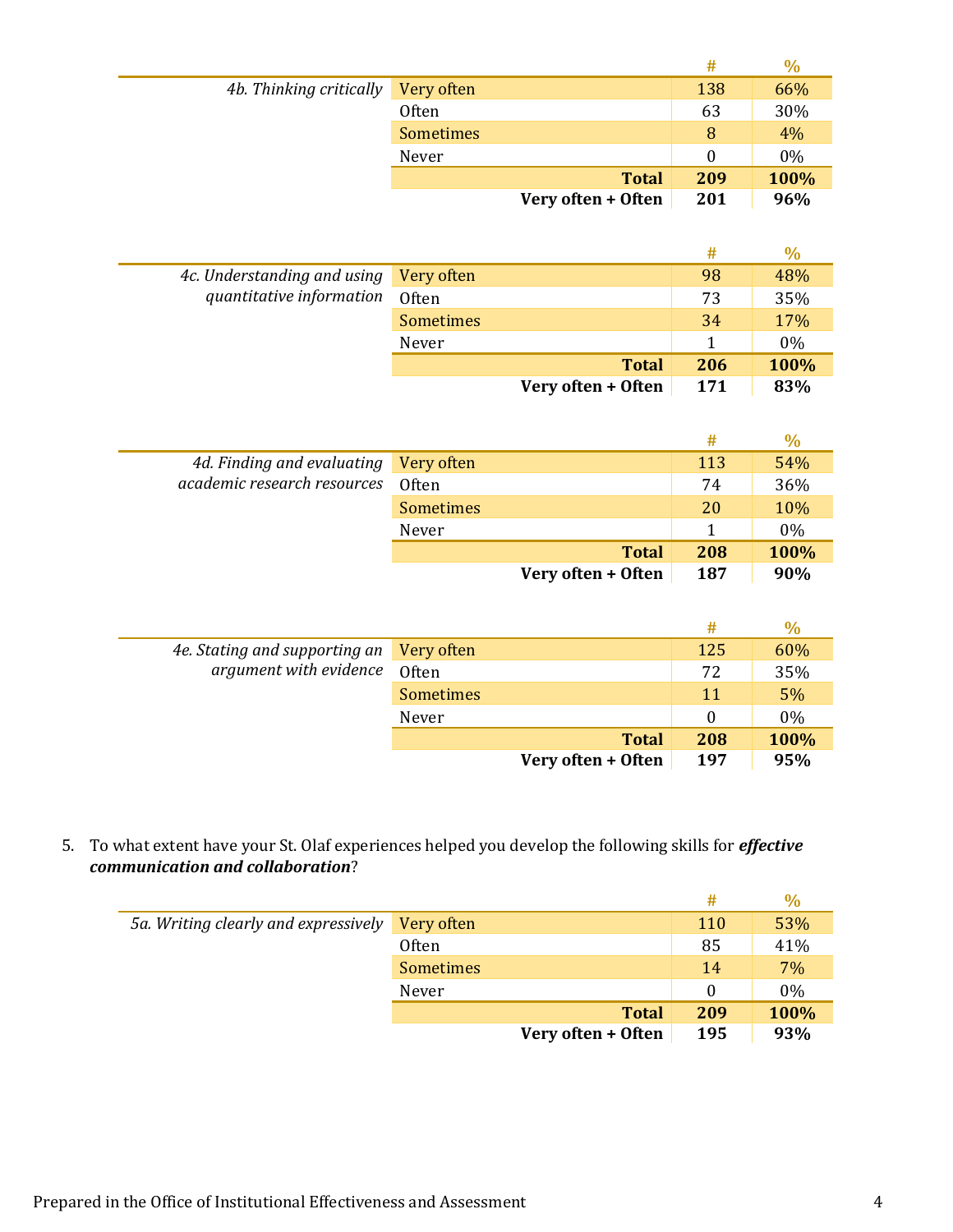|                                          |                    | #   | $\%$ |
|------------------------------------------|--------------------|-----|------|
| 5b. Speaking persuasively and Very often |                    | 75  | 36%  |
| confidently                              | Often              | 87  | 42%  |
|                                          | <b>Sometimes</b>   | 47  | 22%  |
|                                          | Never              |     | 0%   |
|                                          | <b>Total</b>       | 209 | 100% |
|                                          | Very often + Often | 162 | 78%  |

|                            |                    | #          | $\%$ |
|----------------------------|--------------------|------------|------|
| 5c. Listening thoughtfully | Very often         | 115        | 55%  |
|                            | <b>Often</b>       | 75         | 36%  |
|                            | <b>Sometimes</b>   | 18         | 9%   |
|                            | Never              |            | 0%   |
|                            | <b>Total</b>       | 209        | 100% |
|                            | Very often + Often | <b>190</b> | 91%  |

|                                  |                    | #   | $\%$  |
|----------------------------------|--------------------|-----|-------|
| 5d. Understanding and expressing | Very often         | 53  | 25%   |
| ideas in more than one language  | <b>Often</b>       | 55  | 26%   |
|                                  | <b>Sometimes</b>   | 92  | 44%   |
|                                  | Never              | q   | $4\%$ |
|                                  | <b>Total</b>       | 209 | 100%  |
|                                  | Very often + Often | 108 | 52%   |

|                                                |                    | #   |       |
|------------------------------------------------|--------------------|-----|-------|
| 5e. Working effectively with others Very often |                    | 91  | 44%   |
| to accomplish a goal or complete a             | 0ften              | 92  | 44%   |
| project                                        | Sometimes          | 25  | 12%   |
|                                                | Never              | 0   | $0\%$ |
|                                                | <b>Total</b>       | 208 | 100%  |
|                                                | Very often + Often | 183 | 88%   |

6. To what extent have your St. Olaf experiences helped you develop the following skills for *connecting and applying your learning*?

|                         |                    | #          | $\%$  |
|-------------------------|--------------------|------------|-------|
| 6a. Thinking creatively | Very often         | <b>100</b> | 48%   |
|                         | <b>Often</b>       | 78         | 37%   |
|                         | <b>Sometimes</b>   | 31         | 15%   |
|                         | Never              |            | $0\%$ |
|                         | <b>Total</b>       | 209        | 100%  |
|                         | Very often + Often | 178        | 85%   |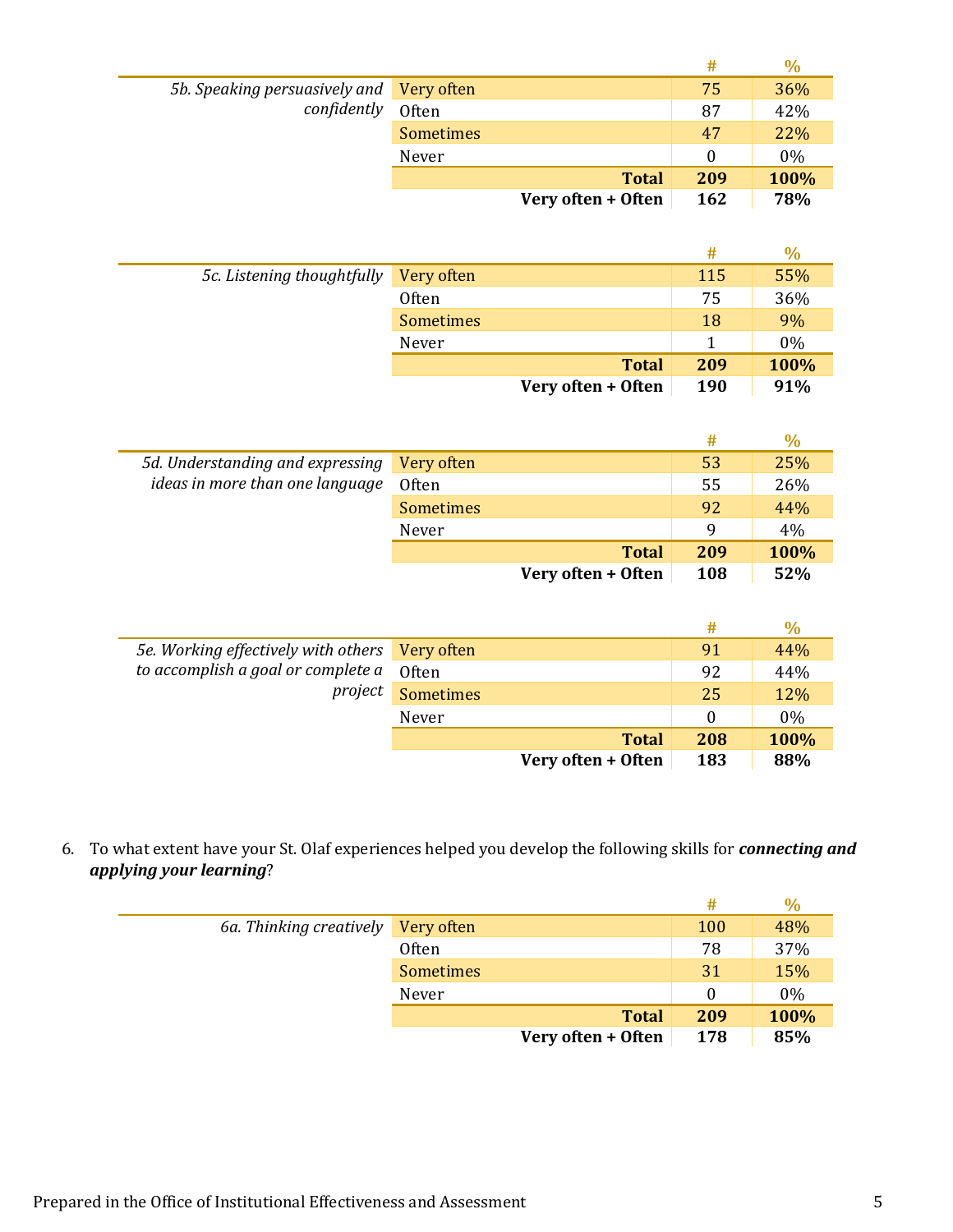|                                 |                  |                    | #   | ℅     |
|---------------------------------|------------------|--------------------|-----|-------|
| 6b. Solving problems Very often |                  |                    | 121 | 58%   |
|                                 | <b>Often</b>     |                    | 69  | 33%   |
|                                 | <b>Sometimes</b> |                    | 18  | 9%    |
|                                 | Never            |                    |     | $0\%$ |
|                                 |                  | <b>Total</b>       | 209 | 100%  |
|                                 |                  | Very often + Often | 190 | 91%   |

|                                 |                    | #   |       |
|---------------------------------|--------------------|-----|-------|
| 6c. Connecting information and  | Very often         | 112 | 54%   |
| ideas from different sources or | Often              | 81  | 39%   |
| experiences                     | <b>Sometimes</b>   | 16  | 8%    |
|                                 | Never              | 0   | $0\%$ |
|                                 | <b>Total</b>       | 209 | 100%  |
|                                 | Very often + Often | 193 | 92%   |

|                                |                    | #   | $\%$ |
|--------------------------------|--------------------|-----|------|
| 6d. Applying your knowledge to | Very often         | 111 | 53%  |
| new situations or problems     | Often              | 77  | 37%  |
|                                | <b>Sometimes</b>   | 20  | 10%  |
|                                | Never              |     | 0%   |
|                                | <b>Total</b>       | 209 | 100% |
|                                | Very often + Often | 188 | 90%  |

7. To what extent have your St. Olaf experiences helped you develop the following skills for *responsible interpersonal, civic, and global engagement*?

|                                            |                    | #   |      |
|--------------------------------------------|--------------------|-----|------|
| 7a. Being a good family member, Very often |                    | 71  | 34%  |
| friend, or neighbor                        | Often              | 74  | 36%  |
|                                            | <b>Sometimes</b>   | 56  | 27%  |
|                                            | Never              | 6   | 3%   |
|                                            | <b>Total</b>       | 207 | 100% |
|                                            | Very often + Often | 145 | 70%  |

|                                                |                    | #   |      |
|------------------------------------------------|--------------------|-----|------|
| 7b. Working to make a difference in Very often |                    | 48  | 23%  |
| the local community                            | Often              | 54  | 26%  |
|                                                | <b>Sometimes</b>   | 93  | 44%  |
|                                                | Never              | 14  | 7%   |
|                                                | <b>Total</b>       | 209 | 100% |
|                                                | Very often + Often | 102 | 49%  |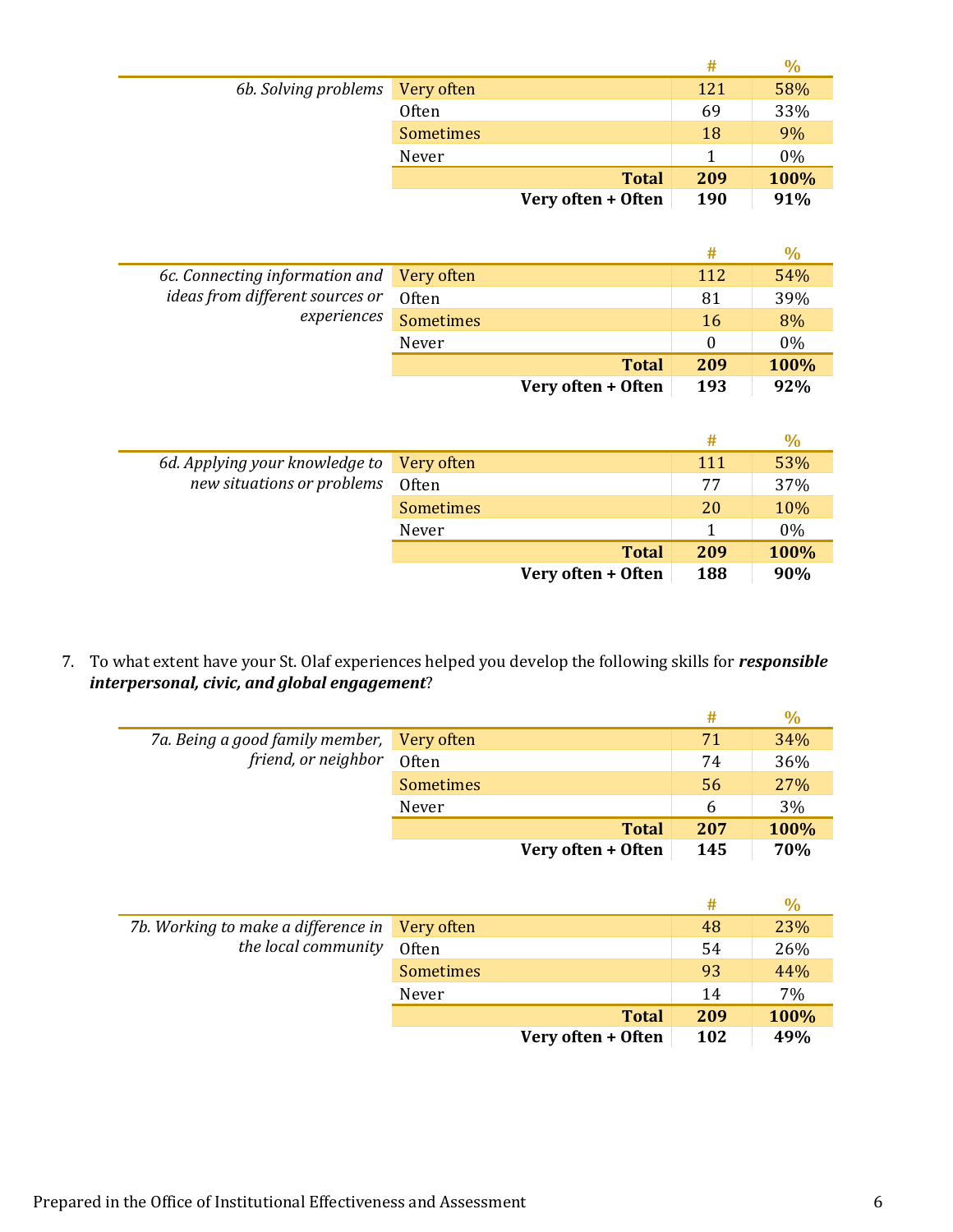|                                  |                    | #   | $\%$ |
|----------------------------------|--------------------|-----|------|
| 7c. Understanding and responding | Very often         | 56  | 27%  |
| to global systems and challenges | Often              | 74  | 35%  |
|                                  | <b>Sometimes</b>   | 74  | 35%  |
|                                  | Never              | 5   | 2%   |
|                                  | <b>Total</b>       | 209 | 100% |
|                                  | Very often + Often | 130 | 62%  |

|                                                         |                    | #   | ℅     |
|---------------------------------------------------------|--------------------|-----|-------|
| 7d. Interacting effectively with                        | Very often         | 77  | 37%   |
| people from cultural backgrounds<br>other than your own | Often              | 73  | 35%   |
|                                                         | <b>Sometimes</b>   | 57  | 27%   |
|                                                         | Never              |     | $1\%$ |
|                                                         | <b>Total</b>       | 209 | 100%  |
|                                                         | Very often + Often | 150 | 72%   |

|                                    |                    |              | #          | $\%$ |
|------------------------------------|--------------------|--------------|------------|------|
| 7e. Analyzing and applying ethical | Very often         |              | 78         | 37%  |
| principals in making decisions     | Often              |              | 85         | 41%  |
|                                    | <b>Sometimes</b>   |              | 41         | 20%  |
|                                    | Never              |              | 5          | 2%   |
|                                    |                    | <b>Total</b> | 209        | 100% |
|                                    | Very often + Often |              | <b>163</b> | 78%  |

## 8. To what extent have your St. Olaf experiences helped you develop the following skills for *discerning and pursuing your life's purpose*?

| 8a. Reflecting on your learning | Very often         | 83         | 40%  |
|---------------------------------|--------------------|------------|------|
| experiences and outcomes        | Often              | 80         | 38%  |
|                                 | <b>Sometimes</b>   | 43         | 21%  |
|                                 | Never              | 3          | 1%   |
|                                 | <b>Total</b>       | 209        | 100% |
|                                 | Very often + Often | <b>163</b> | 78%  |

|                                        |                    | #   |      |
|----------------------------------------|--------------------|-----|------|
| 8b. Using many resources to Very often |                    | 74  | 35%  |
| establish goals and make plans         | Often              | 88  | 42%  |
|                                        | <b>Sometimes</b>   | 45  | 22%  |
|                                        | Never              | 2   | 1%   |
|                                        | <b>Total</b>       | 209 | 100% |
|                                        | Very often + Often | 162 | 78%  |